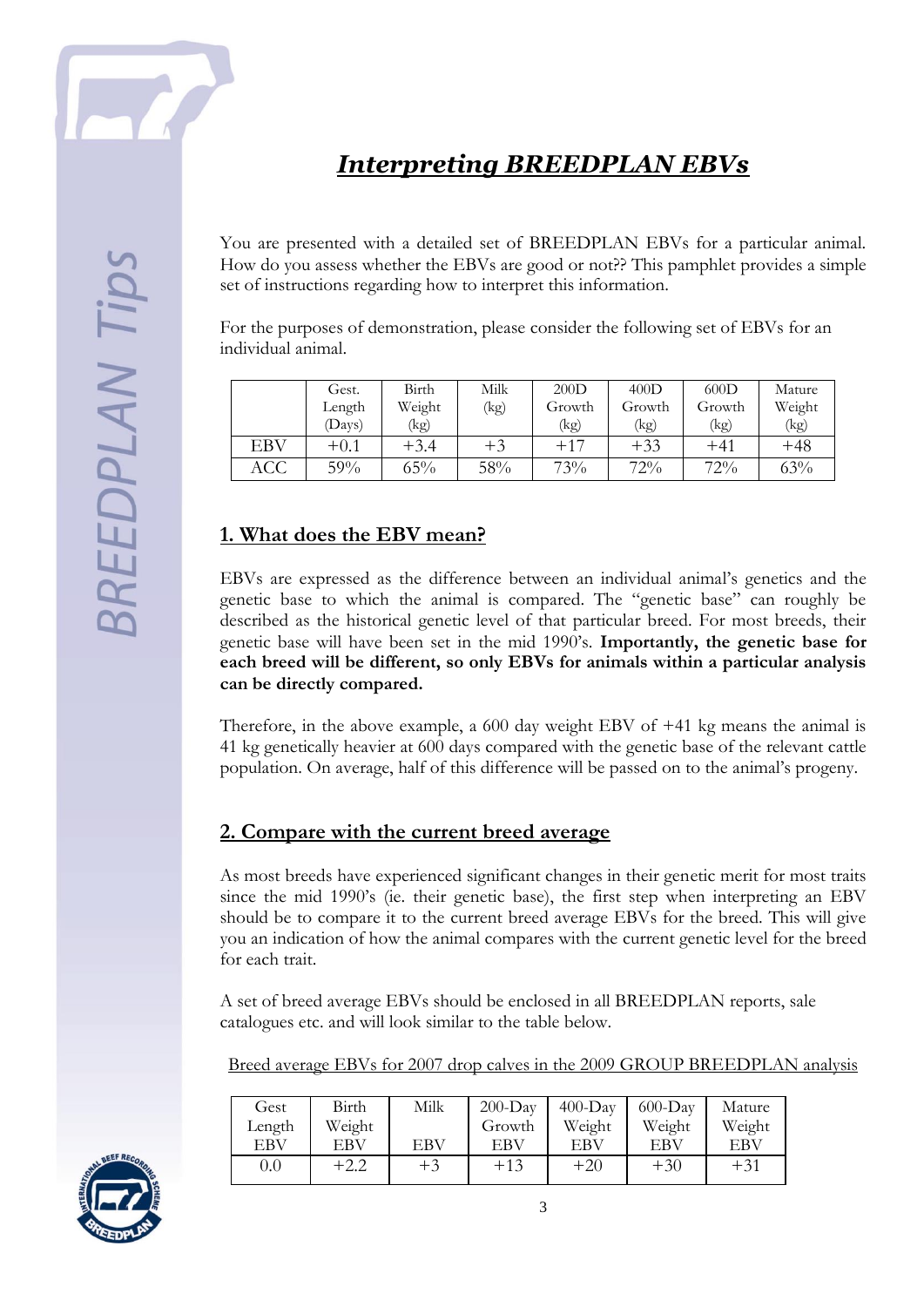If we consider the animal in the above example, comparison of its 600 day weight EBV of +41 with the breed average 600 day weight EBV of +30 indicates that the animal is genetically superior than the current genetic level of the breed for growth to 600 days. Taking this further, it can be calculated that the animal is actually 11 kg (ie. 41 -30) genetically heavier at 600 days compared with the current genetic level of the breed.

#### **3. Compare with the Percentile Bands Table**

Comparison with the breed average EBVs allows you to establish whether an animal is above or below the current genetic level of the breed. This can be taken further by comparing the animal's EBVs to the Percentile Bands Table to assess exactly where the animal ranks within the breed for each trait.

As with the breed average EBVs, a Percentile Bands Table should be enclosed in all BREEDPLAN reports, sale catalogues etc. and will look similar to the table below.

|           | <b>DIR</b><br>(° <sub>o</sub> ) | <b>DTRS</b><br>(° <sub>o</sub> ) | Calving Ease Gestation Birth<br>Length<br>(days) | Weight<br>(kg) | Milk<br>(kg) | $200$ -Day<br>Growth<br>(kg) | 400-Day 600-Day Mature<br>Weight<br>(kg) | (kg)   | Weight Cow Wt.<br>(kg) |
|-----------|---------------------------------|----------------------------------|--------------------------------------------------|----------------|--------------|------------------------------|------------------------------------------|--------|------------------------|
| Top $5\%$ | $+3.6$                          | $+0.6$                           | $-2.0$                                           | $-0.2$         | $+7$         | $+24$                        | $+37$                                    | $+54$  | $+57$                  |
| Top 10%   | $+2.8$                          | $+0.3$                           | $-1.5$                                           | $+0.5$         | $+6$         | $+21$                        | $+33$                                    | $+48$  | $+50$                  |
| Top 20%   | $+1.8$                          | $-0.1$                           | $-0.9$                                           | $+1.1$         | $+5$         | $+18$                        | $+28$                                    | $+41)$ | $+43$                  |
| Top 30%   | $+1.1$                          | $-0.3$                           | $-0.5$                                           | $+1.5$         | $+4$         | $+16$                        | $+25$                                    | $+37$  | $+38$                  |
| Top 40%   | $+0.5$                          | $-0.6$                           | $-0.2$                                           | $+1.9$         | $+4$         | $+14$                        | $+22$                                    | $+33$  | $+34$                  |
| Top 50%   | $+0.0$                          | $-0.8$                           | $+0.0$                                           | $+2.2$         | $+3$         | $+13$                        | $+20$                                    | $+30$  | $+30$                  |
| Top 60%   | $-0.6$                          | $-1.2$                           | $+0.3$                                           | $+2.6$         | $+3$         | $+11$                        | $+17$                                    | $+26$  | $+26$                  |
| Top 70%   | $-1.3$                          | $-1.6$                           | $+0.5$                                           | $+3.0$         | $+2$         | $+9$                         | $+15$                                    | $+23$  | $+23$                  |
| Top 80%   | $-2.2$                          | $-2.2$                           | $+0.8$                                           | $+3.4$         | $+1$         | $+7$                         | $+12$                                    | $+19$  | $+18$                  |
| Top 90%   | $-3.4$                          | $-3.0$                           | $+1.2$                                           | $+4.1$         | $+0$         | $+5$                         | $+9$                                     | $+14$  | $+13$                  |

If we consider the animal in the above example with the 600 day weight EBV of +41, comparison with the Percentile Bands Table indicates that the animal is in fact ranked in the top 20% of the breed for growth to 600 days (see circled information).

#### **4. Compare EBVs to estimate the difference in output from two sires**



In the above example, we have determined the animal is ranked in the top 20% of the breed for 600 day weight. But what does that mean in real terms? EBVs can also be used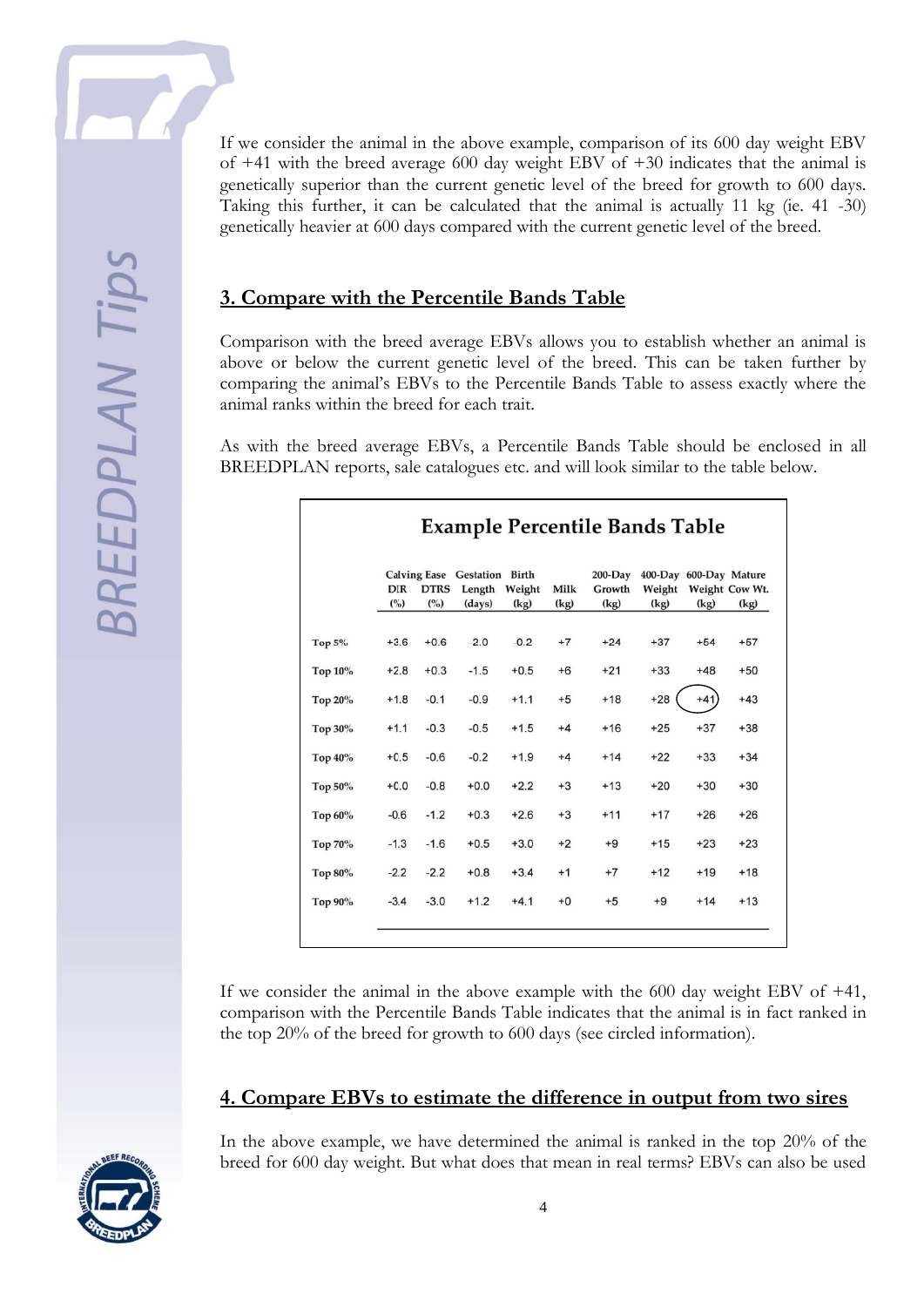to predict the difference in output that will be observed if 2 different sires are used in a herd.

To demonstrate this, let's compare the animal to another bull. The first bull has a 600 day weight EBV of +41, while the second bull has a 600 day weight EBV of +21. Comparing these animals shows a difference in 600 day weight EBV of 20 kg. As on average half of this difference will be passed on to the progeny of each sire, it can be estimated that calves from the first bull would be on average, 10 kg heavier than those from the second bull at 600 days. Extending this to a single year's drop of 50 calves, this difference equates to a potential production difference of 500 kg in live weight by the time the calves reach 600 days of age.

It is important to note that in the above example we are assuming both bulls are used over dams of similar genetic value/breed and their progeny are run under similar conditions.

#### **5. EBV accuracy**

When evaluating any EBV, it is also important to consider the EBV "accuracy". By definition, an EBV is an estimate of an animal's true breeding value. To provide breeders with a measure of the reliability of the estimate, BREEDPLAN produces an "accuracy" figure with each EBV. The "accuracy" provides a measure of the stability of the EBV and gives an indication of the amount of information that has been used in the calculation of that EBV. The higher the accuracy the lower the likelihood of change in the animal's EBV as more information is analysed for that animal, its progeny or its relatives.

The following guide may be useful for interpreting accuracy:

**less than 50% accuracy** - the EBVs are preliminary. EBVs in this range will have been calculated based on very little information. These EBVs could change substantially as more direct performance information becomes available on the animal.

**50-74% accuracy** - the EBVs are of medium accuracy. EBVs in this range will usually have been calculated based on the animal's own performance and some limited pedigree information.

**75-90% accuracy** - the EBVs are of medium-high accuracy. EBVs in this range will usually have been calculated based on the animal's own performance coupled with the performance for a small number of the animal's progeny. .

**more than 90% accuracy** - the EBVs are a high accuracy estimate of the animal's true breeding value. It is unlikely that EBVs will change considerably with addition of more progeny data

Although the accuracy of an EBV should be considered, animals should be compared on EBVs regardless of accuracy. Where two animals have the same EBV however, the animal with the higher accuracy would normally be used more heavily than the bull with the lower accuracy because the results can be predicted with more confidence.